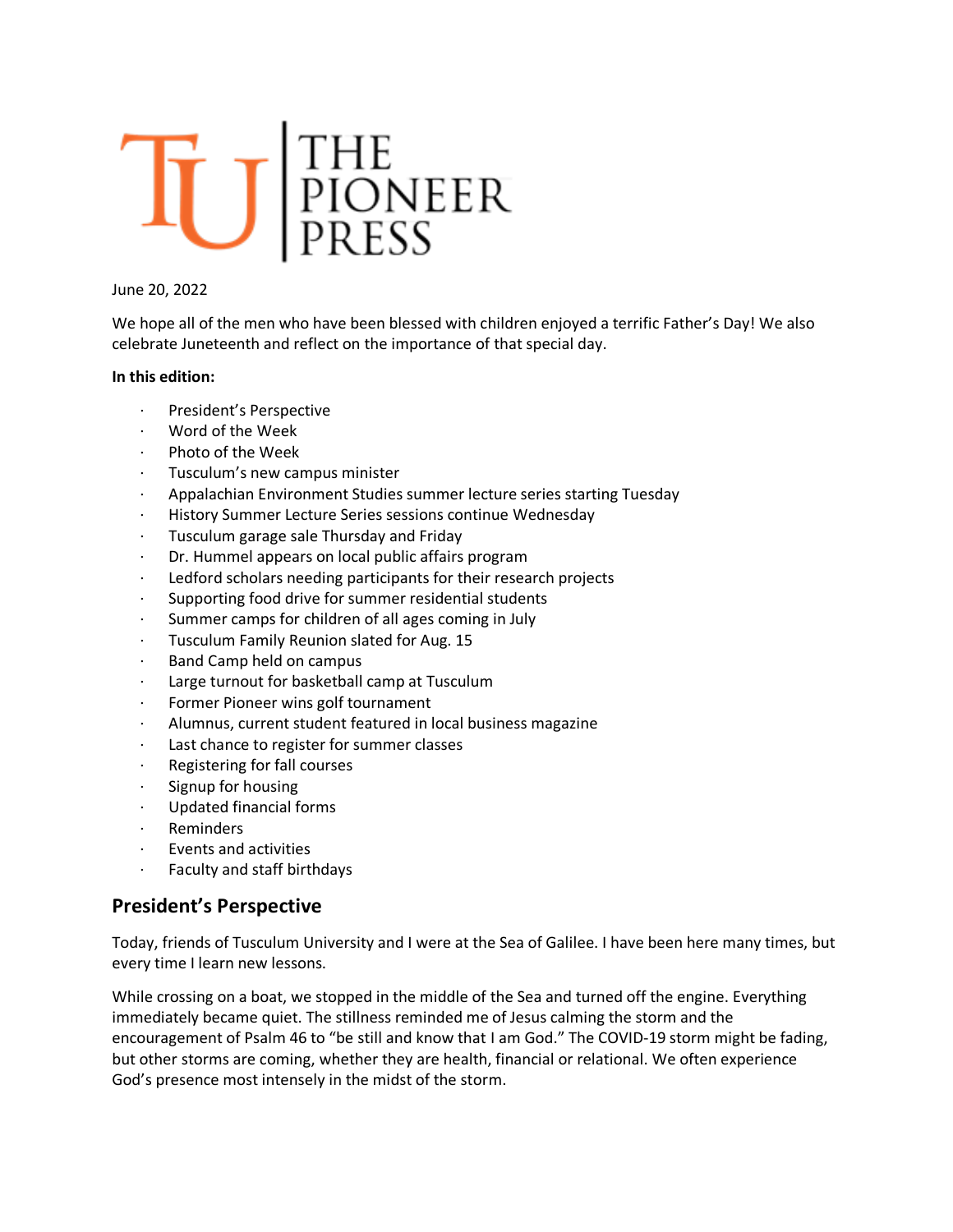As we came ashore, we made our way to Capernaum, where Peter lived and Jesus healed those brought to him. Not far around from Capernaum, we walked and paused on the Mount of Beatitudes, where Jesus gave his Sermon on the Mount. We are still challenged to live by his teachings to "go the extra mile," "love our enemies" and to be "salt" and "light."

As a Christian university, Tusculum does not just transfer information and sharpen skills, as important as those are. We also inspire civic engagement and enrich personal lives within a caring Christian environment.

Go Pioneers!

Dr. Scott Hummel President



Left to right, staff member Bobbie Clarkston, Dr. Hummel, First Lady Starr Hummel and Dr. Walter Johnson, a Board of Trustees member, are on a boat in the middle of the Sea of Galilee. Photo from Dr. Hummel

#### **Word of the Week**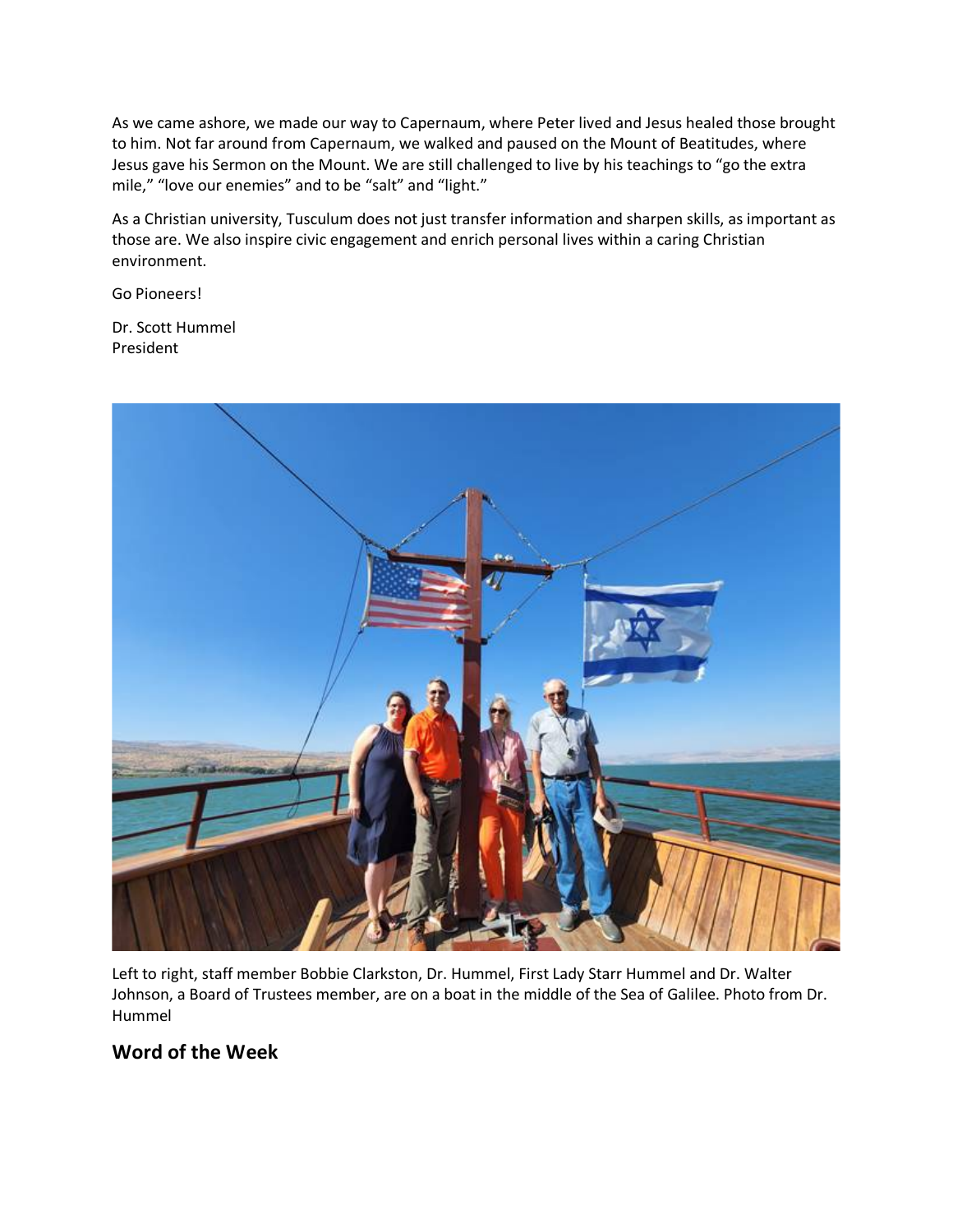"For you know that we dealt with each of you as a father deals with his own children, encouraging, comforting and urging you to live lives worthy of God, who calls you into his kingdom and glory." - 1 Thessalonians 2:11-12 (NIV)

#### **Photo of the Week**



Dr. Hummel greets some of our incoming students for the fall during Pioneer Quest Friday, June 17. This was a fun event that enabled these students to learn more about Tusculum, and they were able to meet and have their photo with Zeke! More event photos are available in this gallery. Photos by the Office of Communications and Marketing.

#### **Introducing Tusculum's new campus minister!**

We welcome Dr. Chris Shumate to the Tusculum family as our new campus minister and are grateful he has responded to God's call to assist students, faculty and staff with their spiritual development.

Dr. Shumate will begin his service Friday, July 1. His office will be in the Scott M. Niswonger Commons, but you can expect to see him engaging with students, faculty and staff at locations throughout the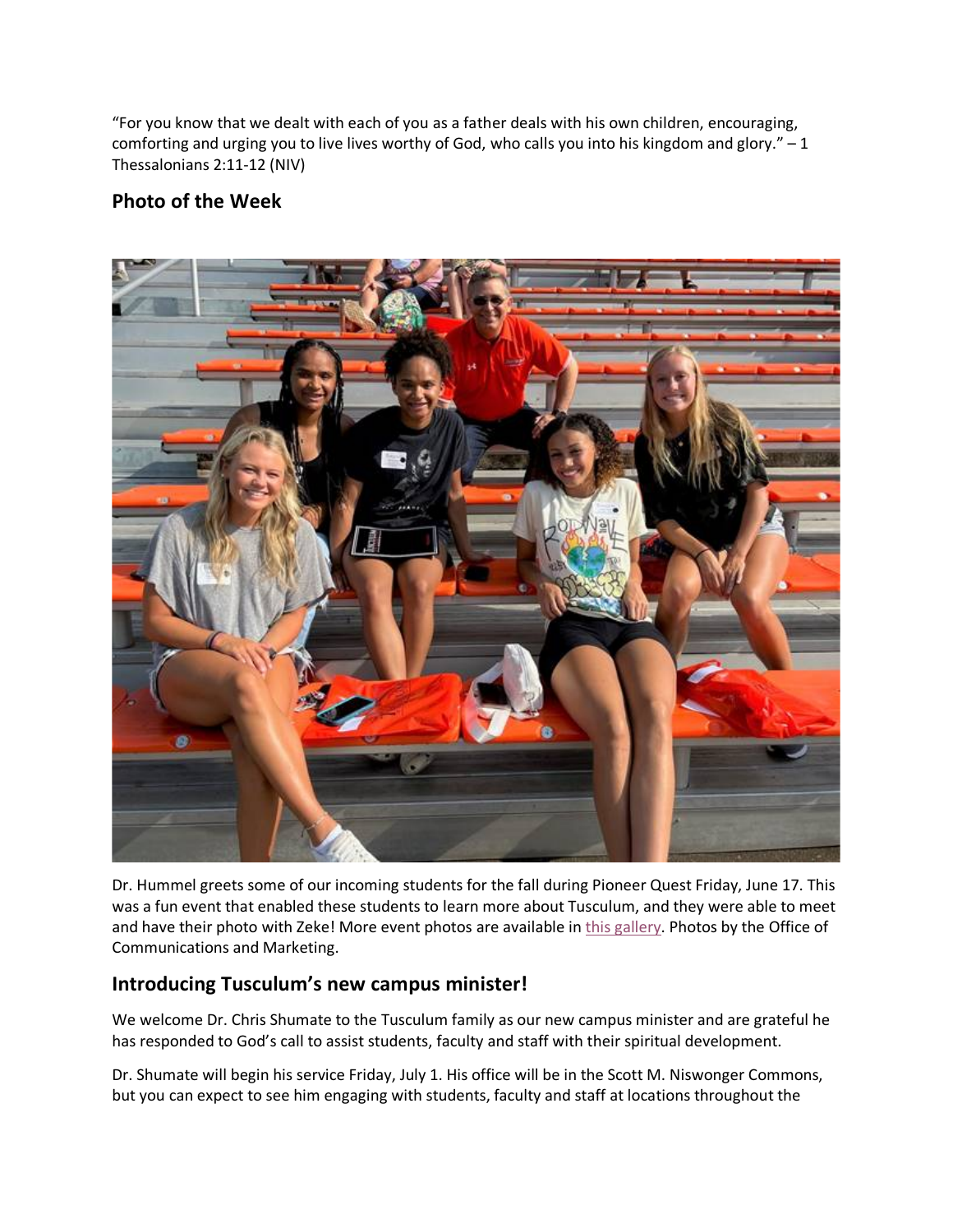university. He will direct and expand the university's spiritual development opportunities and continue to grow our faith-based institution's relationships with local churches.

Dr. Shumate was raised just a few miles from campus and is excited about returning to Greeneville and Greene County. He said everyone he has met at Tusculum has been kind, and he looks forward to joining the Tusculum family and being on campus. Dr. Shumate said he loves the university's mission statement and Dr. Hummel's vision for Tusculum.

"I believe that a university is a very strategic place to serve others and influence people for Christ," Dr. Shumate said. "Young adults are so special. They have such energy and enthusiasm. I thank God, Dr. Hummel and all of the other people who played a part in helping lead me to Tusculum."

Dr. Shumate earned a bachelor's degree in sociology, with a minor in Appalachian studies, from East Tennessee State University and a Master of Divinity in Christian apologetics and a Doctor of Ministry in disciple-making, both from Southeastern Baptist Theological Seminary.

"We are grateful Chris has responded to God's call and chosen to help Tusculum family members on their spiritual journeys," said Dr. Scott Hummel, Tusculum's president. "Chris will be a tremendous asset for Tusculum family members at all stages of faith and further demonstrate our caring Christian environment."

You can learn more about Dr. Shumate in this news release.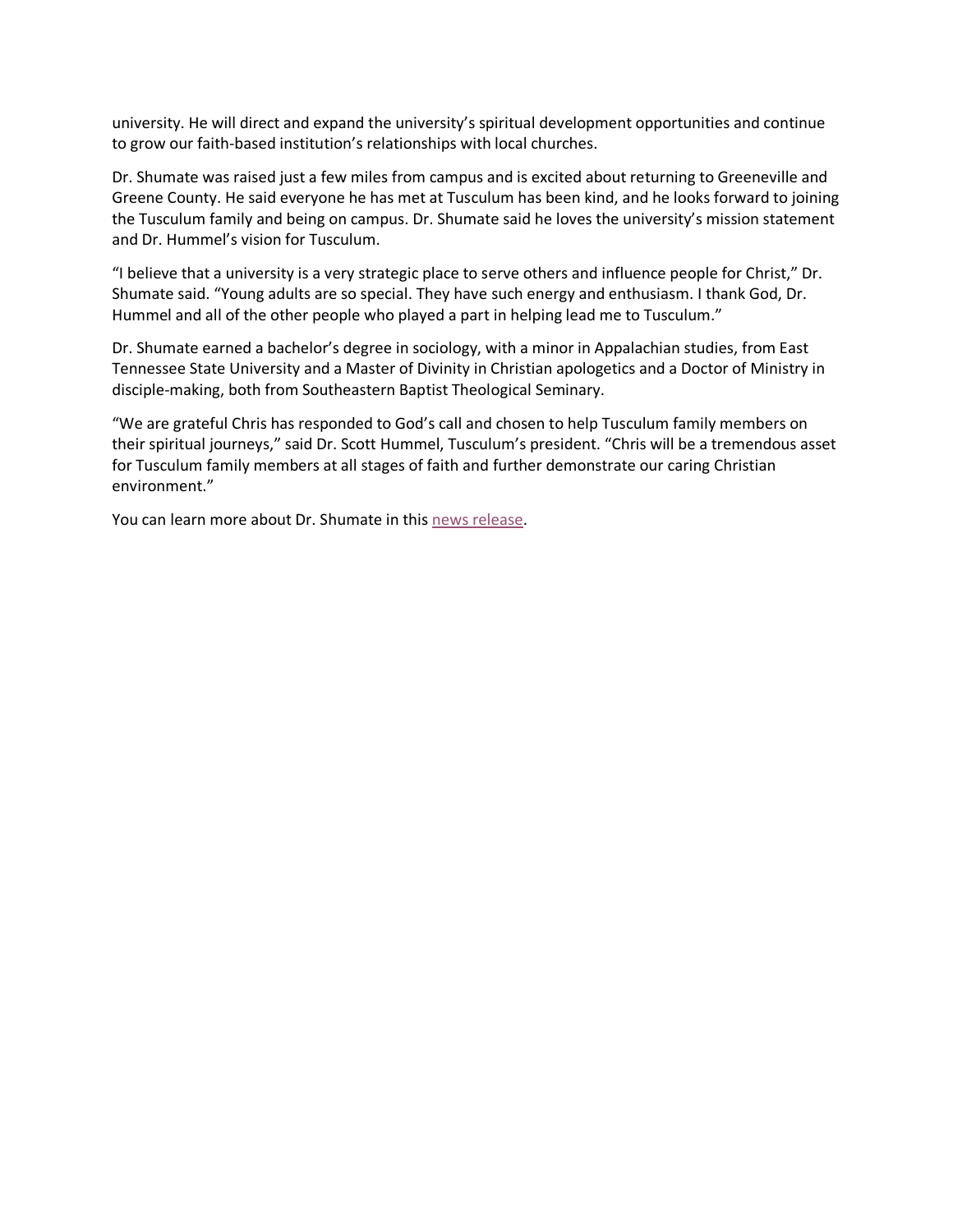

Dr. Chris Shumate

#### **Appalachian Environmental Studies Summer Series starts this week!**

Our Appalachian Environmental Studies program's summer lecture series begins Tuesday, June 21, at 6 p.m. in the Meen Center lecture hall and is expected to last until 7:30 p.m. You can also access this week's event via Zoom at https://tusculum.zoom.us/j/83145285352.

The participants and their presentations will be: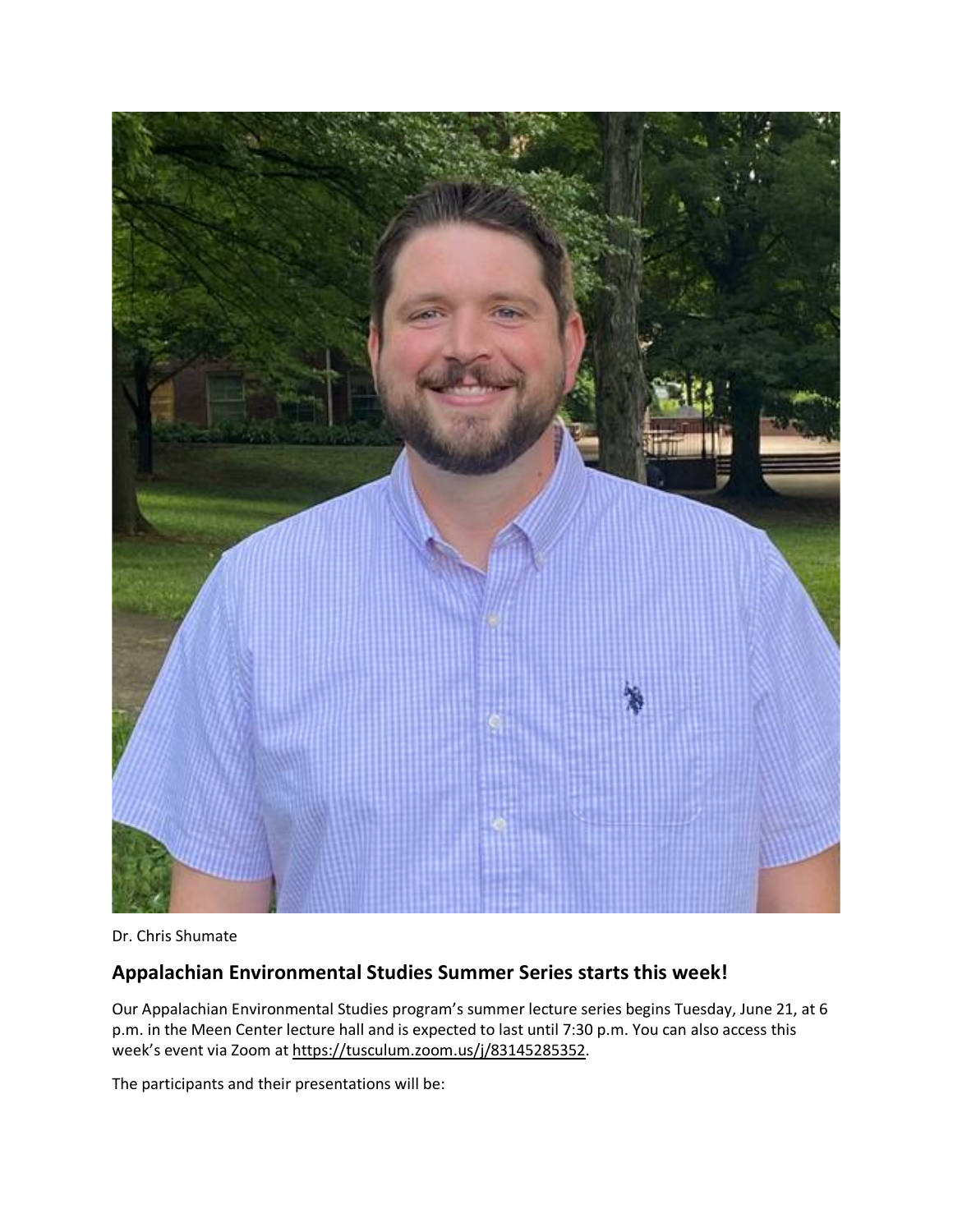- · Dr. Susan Monteleone, associate professor of biology, "Conservation Biology and Sustainable Development"
- · Dr. Conor Keitzer, assistant professor of natural sciences, "Natural History and the Appalachian Region"
- · Vicky Johnson-Bós, assistant professor of English, "Appalachian Literature and the Environment"
- · Dr. Troy Goodale, professor of political science and chair of the Department of Social Sciences, "Environmental Law and Politics"

The second and final session will be at 6 p.m. Tuesday, Aug. 9, at the Greene Technology Center and likewise last about 90 minutes. The same Zoom link will be available. The participants and their talks will be:

- · Dr. Angela Keaton, professor of history, "Appalachian History and the Environment"
- · Dr. Shelby Ward, adjunct professor of political science, "Environmental Political Theory: Understanding Space and Places in Appalachia"
- · Dr. Heather Henson-Ramsey, dean of the College of Science, Technology and Mathematics, "Environmental Health Issues in Appalachia"
- · Dr. Goodale, "The Diversity of Appalachia"

Attendance both nights is free and open to all Tusculum family members and the community. A panel discussion and questions from the audience will conclude each session. You can read more in this news release.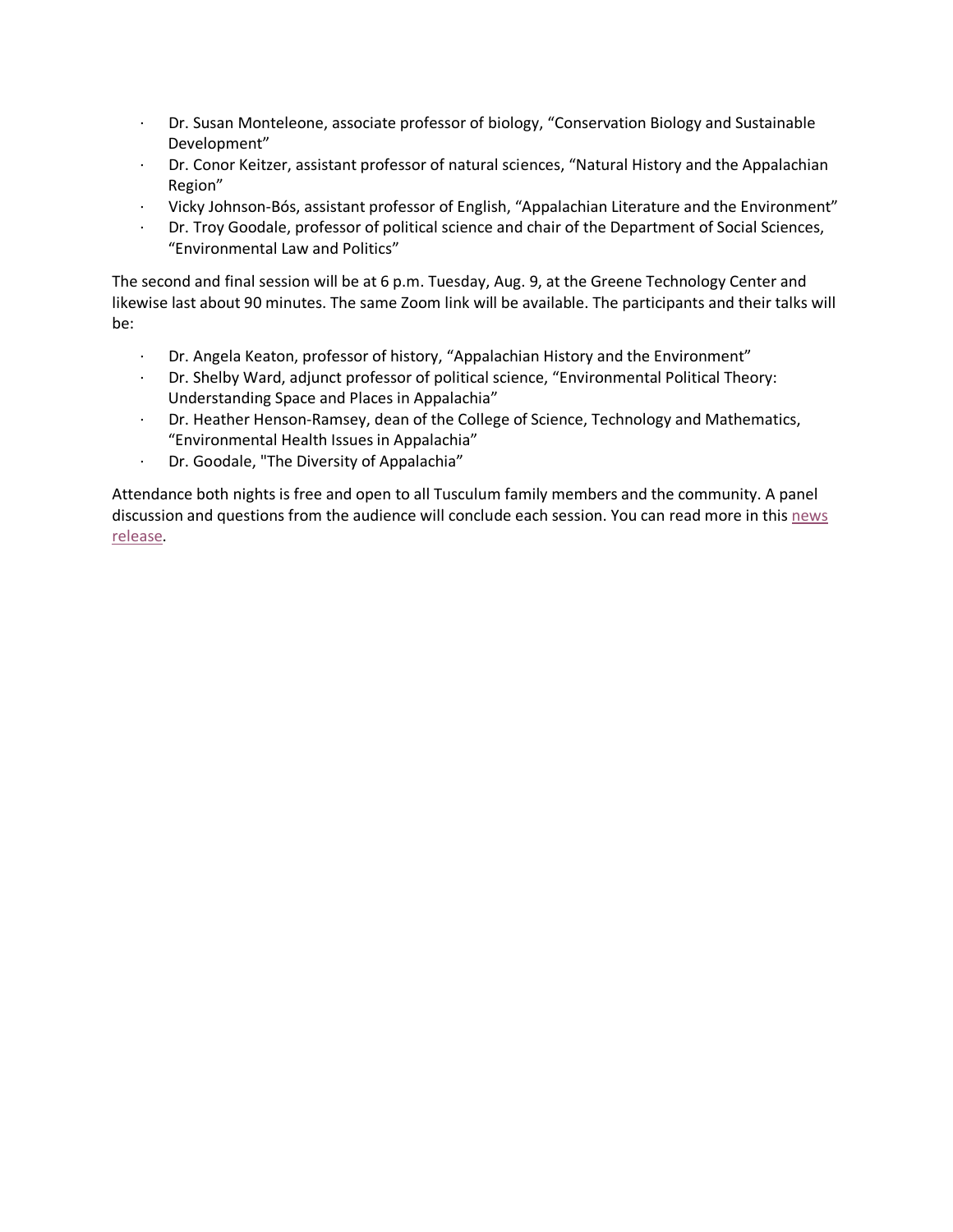

#### **Exciting final two presentations coming in the History Summer Lecture Series!**

We encourage you to join us for the second and third presentations of the three-session History Summer Lecture Series, "Sketches of East Tennessee History," at 6 p.m. Wednesday, June 22, and Thursday, June 30, in the Meen Center lecture hall.

The subjects will be:

- · "'The Rail-splitter and the Tailor': Efforts to Bind Andrew Johnson's Legacy to Lincoln in the Early-20th Century" by Dr. Jeffrey Perry, assistant professor of history at Tusculum – June 22
- · "Exploring Shaver: ETHC Collection and Beyond" by Rebecca P'Simer, curator of collections at the East Tennessee Historical Society in Knoxville – June 30

We thank Emily Morrell, a doctoral student in history at West Virginia University for her great lecture, "Who Was John Gloucester?: Race, Place and Religion at Greeneville College in 1806," which led off the series.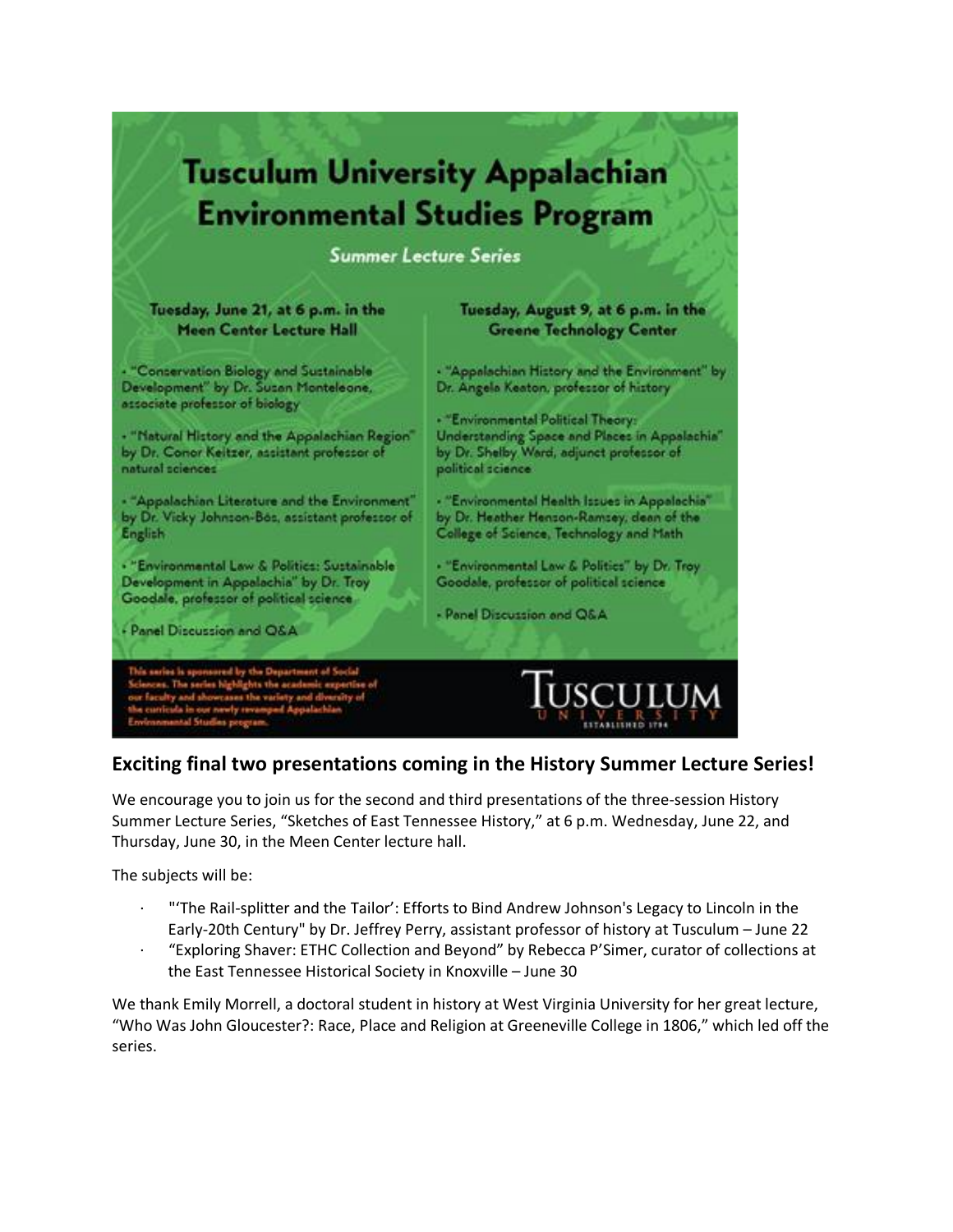The College of Civic and Liberal Arts; the Department of History, Museum Studies, and Religion; and the Doak House Museum are sponsoring the series. You can read more about the series here. The lectures are free, but donations are welcome.



Dr. Jeffrey Perry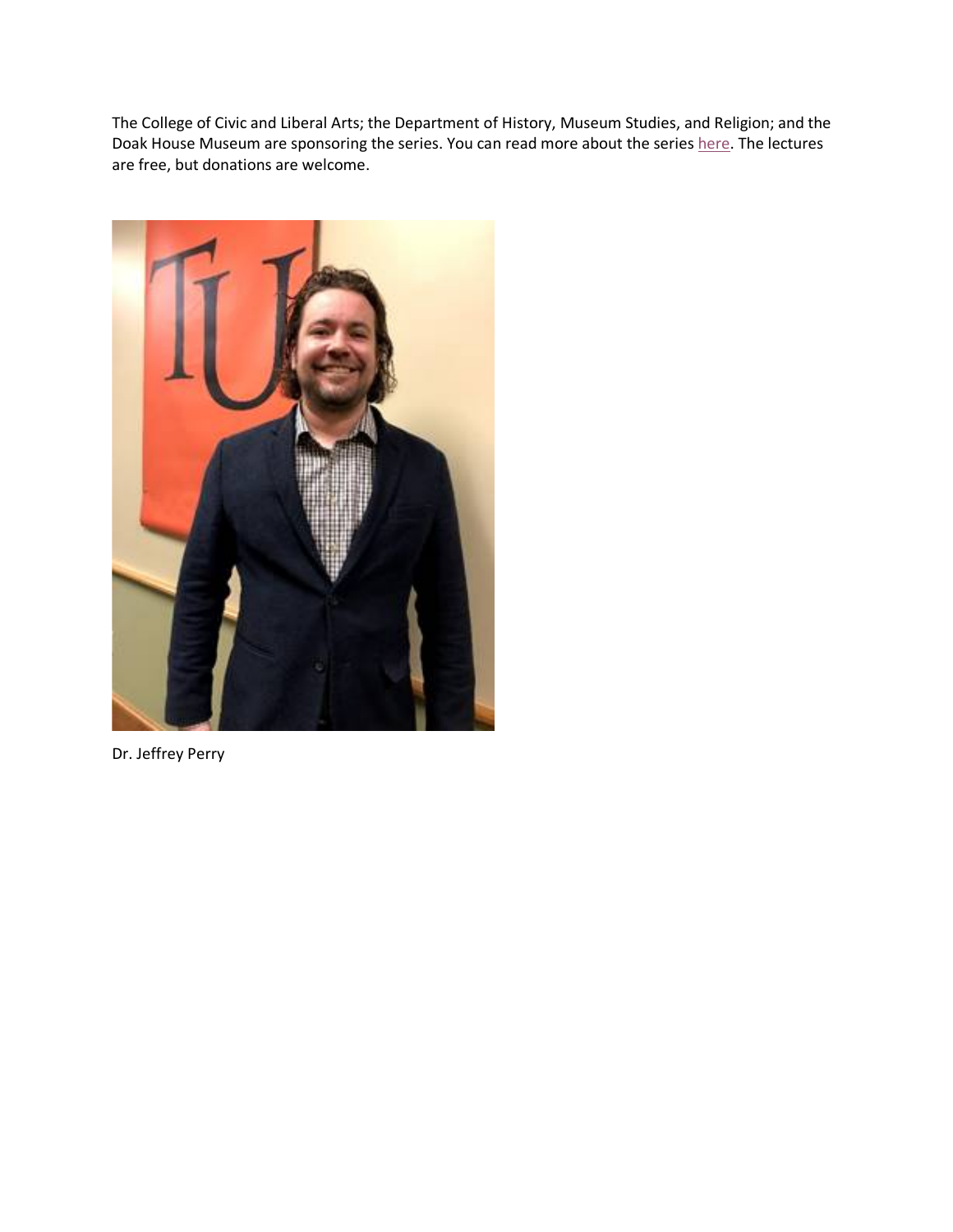

Rebecca P'Simer

#### **Check out the Tusculum garage sale for neat items!**

Tusculum will hold a garage sale this week that will enable faculty, staff and students, as well as community members, to look for that special item.

The sale will take place from 8 a.m.-4 p.m. Thursday and 7 a.m.-noon Friday in front of the Scott M. Niswonger Commons at Tusculum's warehouse, which is located at 112 Polk St. – behind the Food City – in Greeneville.

Items for sale include Tusculum apparel, accessories, desks, chairs, filing cabinets, household furniture and books. Tusculum will accept all forms of payment.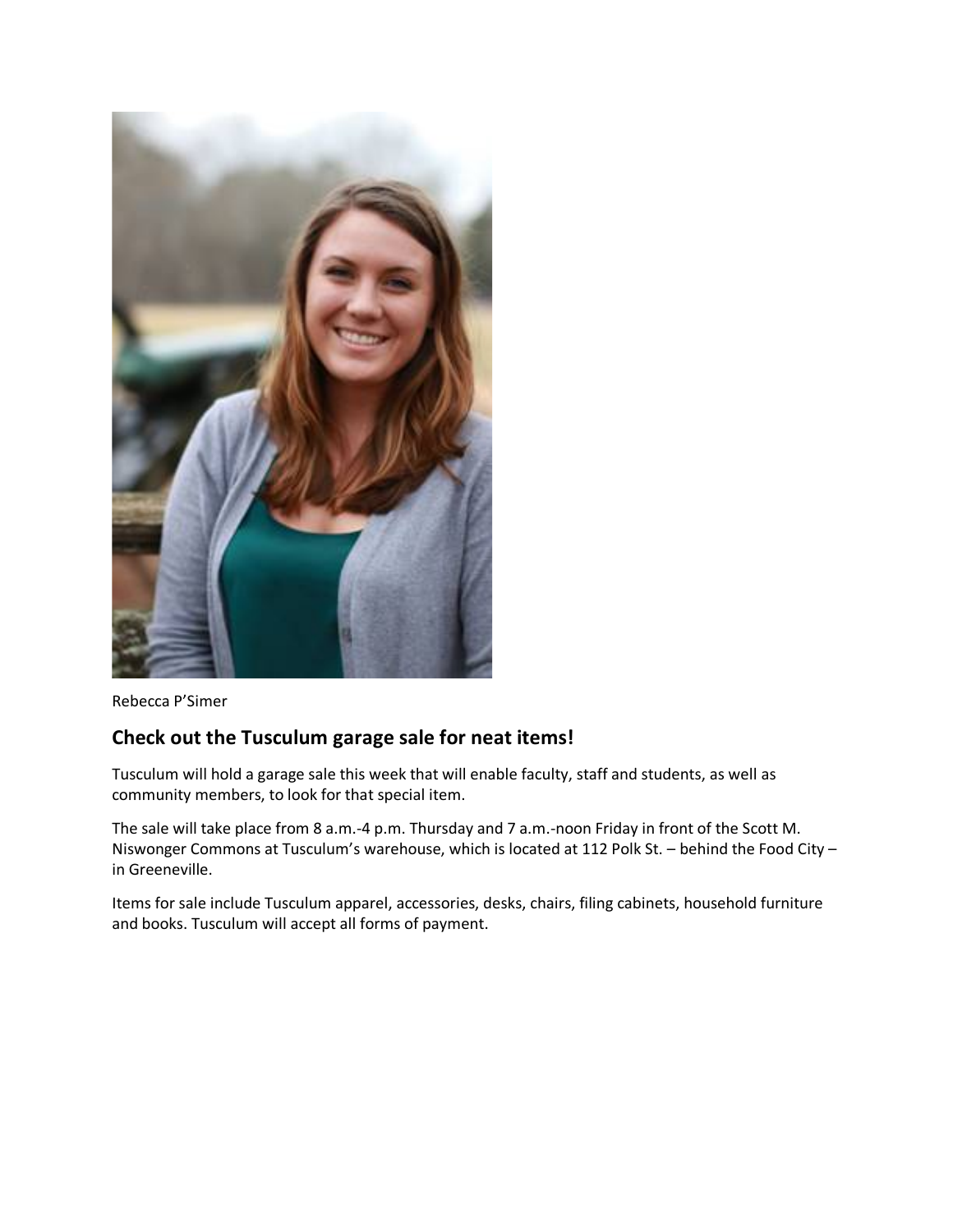

#### **Dr. Hummel appears on a local public affairs program**

We had a great opportunity to share the Tusculum story this week when Dr. Hummel appeared on "A Closer Look," a public affairs program on Holston Valley Broadcasting television stations such as MeTV and radio stations such as WFTM.

Dr. Hummel sat with host Lynda Fontaine for the 12-minute interview, which aired Sunday. He was able to highlight exciting things happening at Tusculum, including our extensive student research and the growing music program.

He also talked about the affordability of a Tusculum education and the university's support of firstgeneration students. In addition, he discussed Tusculum being a faith-based higher education institution and providing a caring Christian environment.

You can view the interview here.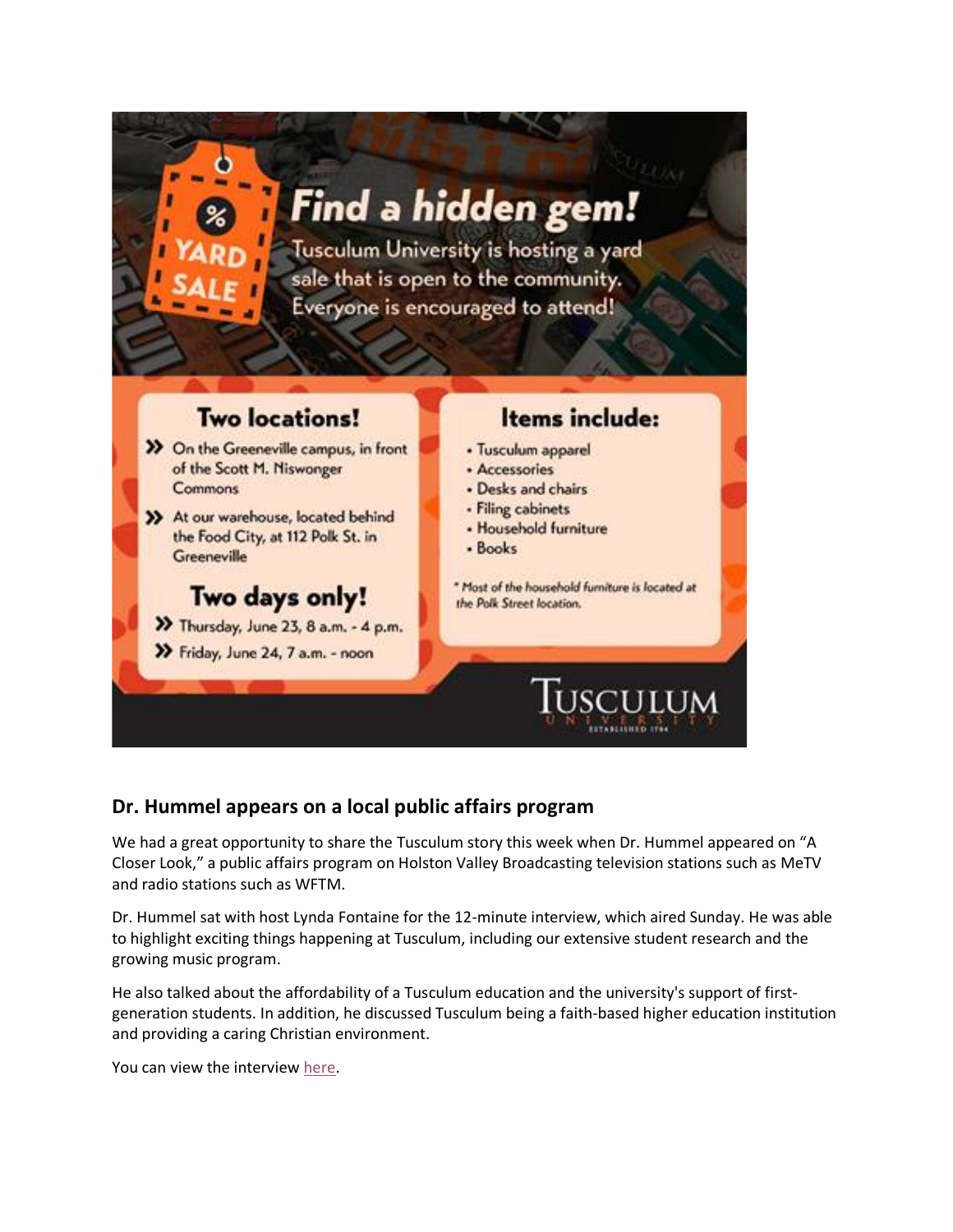

Dr. Hummel, right, speaks with host Lynda Fontaine during the taping of "A Closer Look." Photo by the Office of Communications and Marketing

#### **Two students conducting surveys for their research studies, needing participants**

Students Avery Carper and Sarah Calfee, who were selected as Ledford Scholars for the summer, are needing assistance from Tusculum family members with their research projects.

Both are working under the guidance of Dr. Kate Smith, associate professor of psychology, and Dr. Hollie Pellosmaa, assistant professor of psychology. Carper's project is a collaboration with the Tusculum Psychology Department to study the stigma associated with mental health services. Calfee is partnering with the department to examine the ways that participant's stress might impact their heart health.

The students are seeking participation by Friday, July 8. Carper's study is open to students, faculty and staff, and Calfee's is limited to faculty and staff.

Carper's survey is multipronged and takes about 20 minutes to complete. It is available athttps://utk.co1.qualtrics.com/jfe/form/SV\_9StC1HkcJ1bqioe. Participants are entered into a drawing for a \$20 Amazon gift card.

Calfee's study requires employees to participate in person. To schedule an appointment, please visithttps://calendly.com/tupsycresearch. Participants will be entered into a drawing for a \$50 Amazon gift card.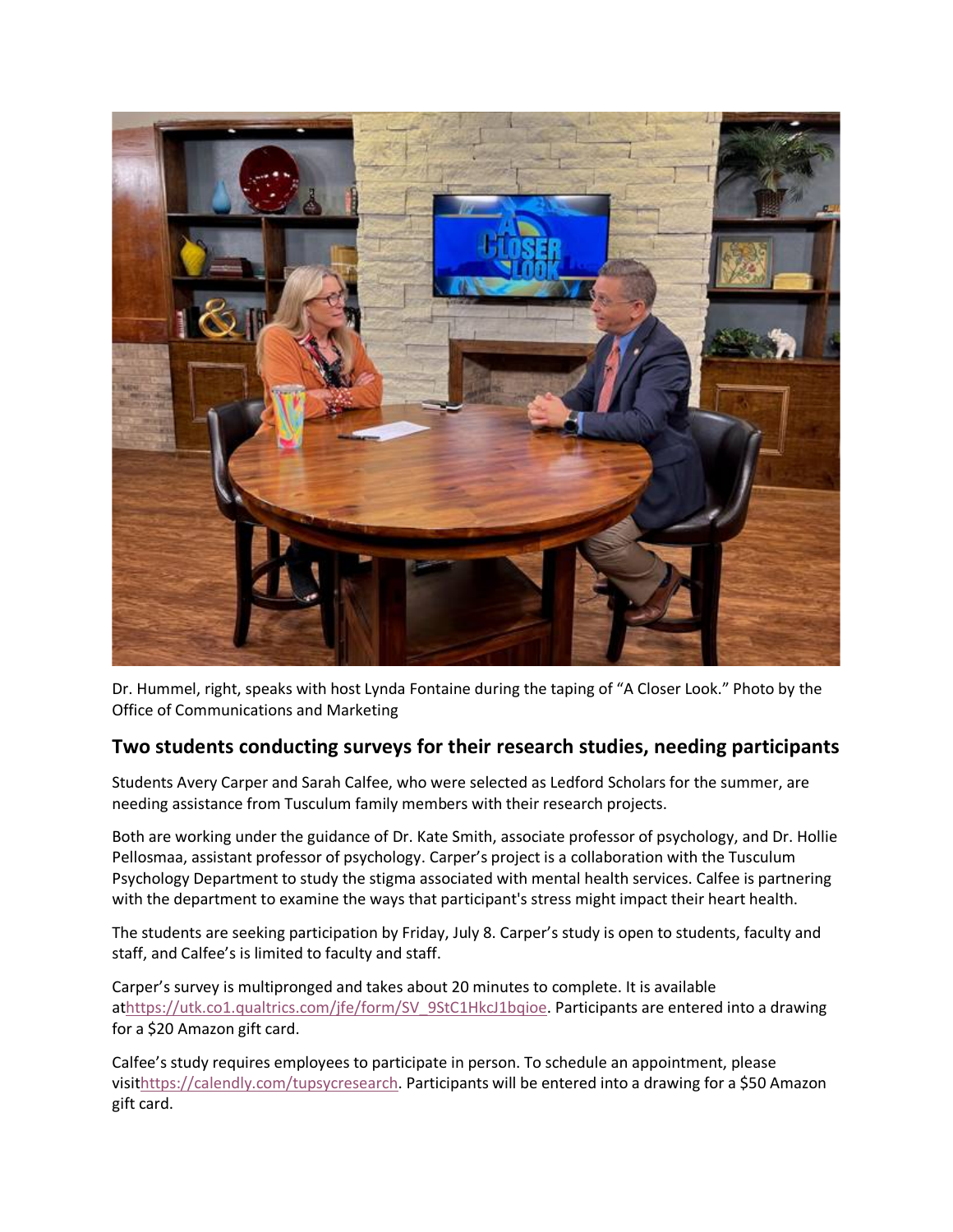Further details are attached to this edition of The Pioneer Press.

#### **Opportunity to support the food drive for summer residential students**

Some of our students have needed to stay in the residence halls this summer, and we can support them.

The Bonner Leader Program is holding a food drive for these students. To support this initiative, you can leave perishable food items in the bin by the Old Gym in the Scott M. Niswonger Commons or at the Center for Civic Advancement, which is located in Room 401 of that building.

You are also welcome to make a monetary donation here. Please select the food pantry in the dropdown menu.

#### **Our summer camps for children of all ages are can't-miss activities!**

Remember Tusculum will host several affordable summer camps on campus in July. Here is the lineup:

- · Tool School, July 11-15
- · Find Your Food, Find Your Fun, July 25-29
- · Health Professions Day Camp, July 19
- · Theatre Camp at Tusculum, July 25-29

We encourage your families to participate and ask you to alert others as well.

Additional details and registration are available at https://tusculumuniversitycamps.totalcamps.com/. For more information, please email Greg Fay, director of continuing education and camps, at gfay@tusculum.edu.

#### **Mark your calendar now for the Tusculum Family Reunion!**

The university will hold its first Tusculum Family Reunion, which will feature food, fun and games, for faculty and staff members Monday, Aug. 15, from 11 a.m.-2 p.m. in Pioneer Park, our beautiful baseball stadium!

This event will enable employees to meet faculty and staff members who have recently begun working at Tusculum. Family members of employees are welcome to attend if their schedule permits. The event will be casual. Information about food will be forthcoming.

In addition to games such as cornhole, water balloon toss and mummy wrap, we will have a softball game at noon.

We will also have prize drawings. Faculty and staff members will receive their ticket and name tag when they enter the front gate of Pioneer Park.

Rose Peedin, executive assistant to the president, is seeking volunteers to assist with the games. If you can help, please email her at rpeedin@tusculum.edu.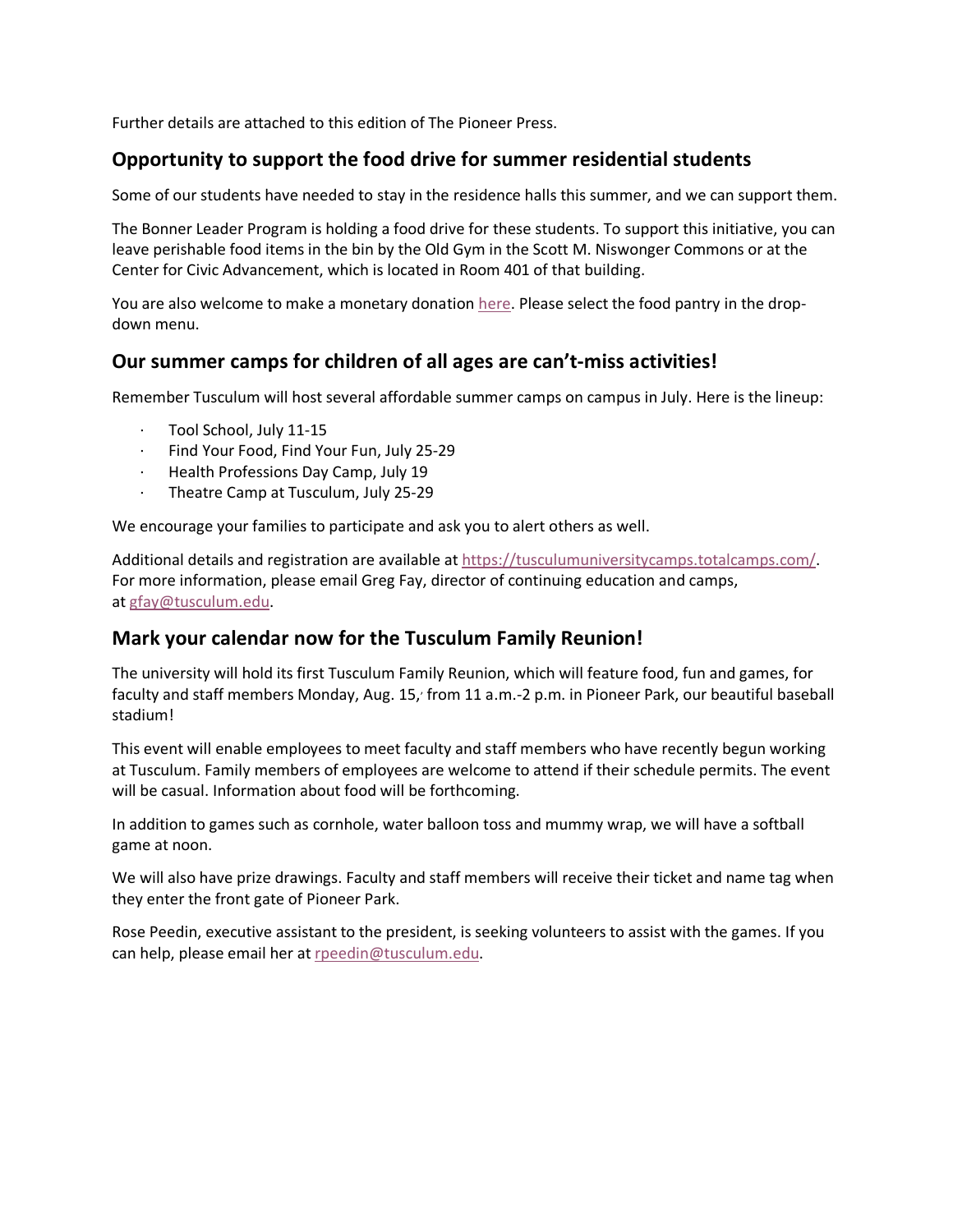## din us! **TUSCULUM FAMILY REUNION AUGUST 15** 11 A.M. - 2 P.M. **AT PIONEER PARK**

### An event for faculty and staff **Family members invited! Games, food and fun!**

#### **Local students benefited from the Band Camp on campus**

Students from Greeneville and Greene County sharpened their musical skills under the tutelage of Tusculum faculty members last week.

Tusculum held Band Camp for these students in Annie Hogan Byrd Fine Arts Center and the Meen Center Thursday through Saturday. The event included several rehearsals, sectionals, lessons on music theory and a talent show. The camp concluded with a concert that featured the songs "Echoes," "Romanesque," "The Great Escape," "Sea Songs" and "Alamo." The group also performed selections from the movie "Les Miserables."

Dr. David Gonzalez, director of bands, led the camp and was assisted by adjunct professors and students in the Tusculum band program.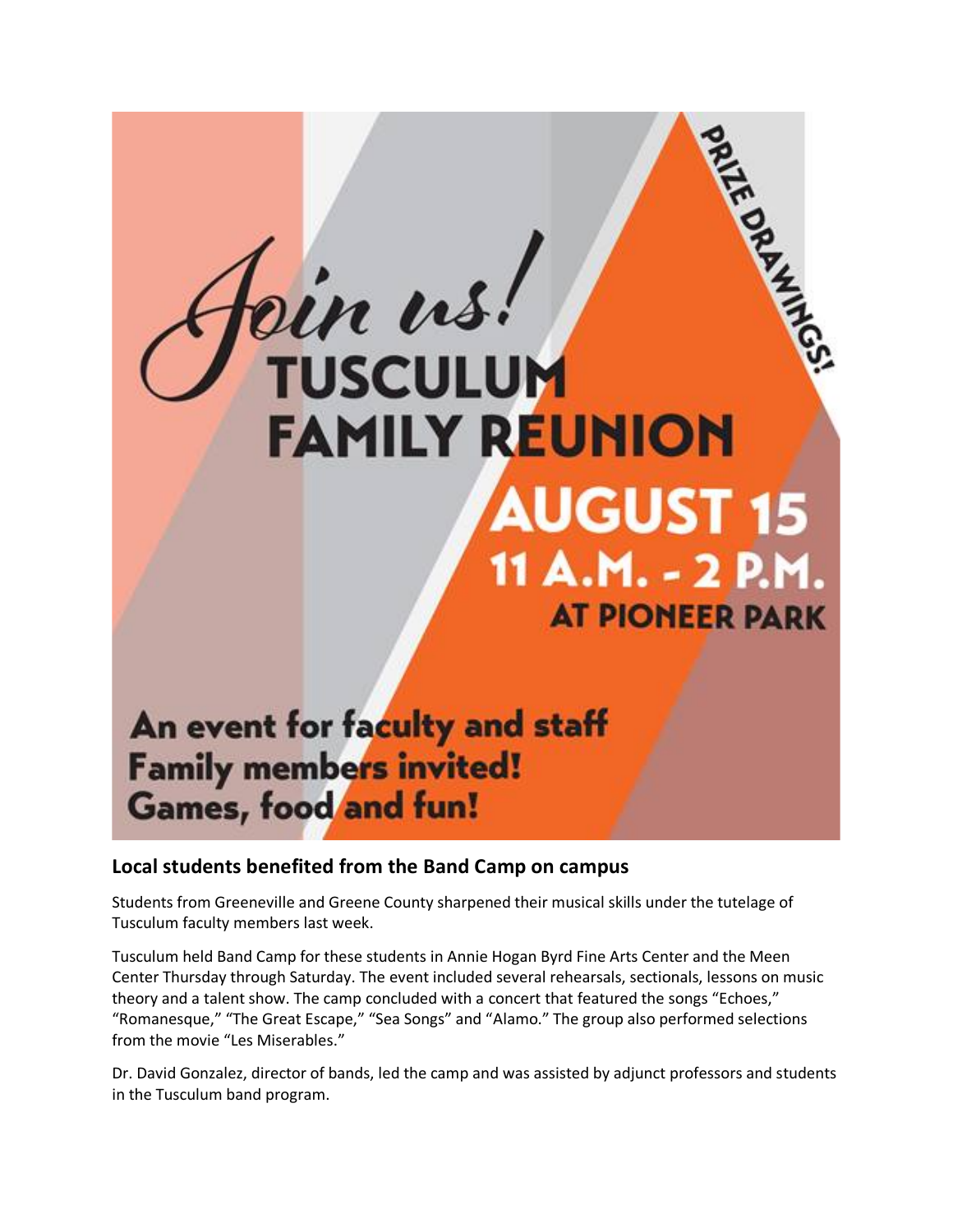

Students receive a lesson during Band Camp in this photo taken by Jyclyn West. Other photos by her and the Office of Communications and Marketing are available here.

#### **Basketball camp has a huge turnout!**

Building on an already busy summer on campus, Coach JT Burton brought large numbers of students and their families to Tusculum last week.

We were pleased to host the JT Burton Team Camp Tuesday through Thursday. The camp brought about 100 basketball teams and 1,000 players, ages 12-18, to the campus and the community! Pioneer Arena and the Old Gym were bustling places with games throughout the day.

We were pleased to have these guests on campus!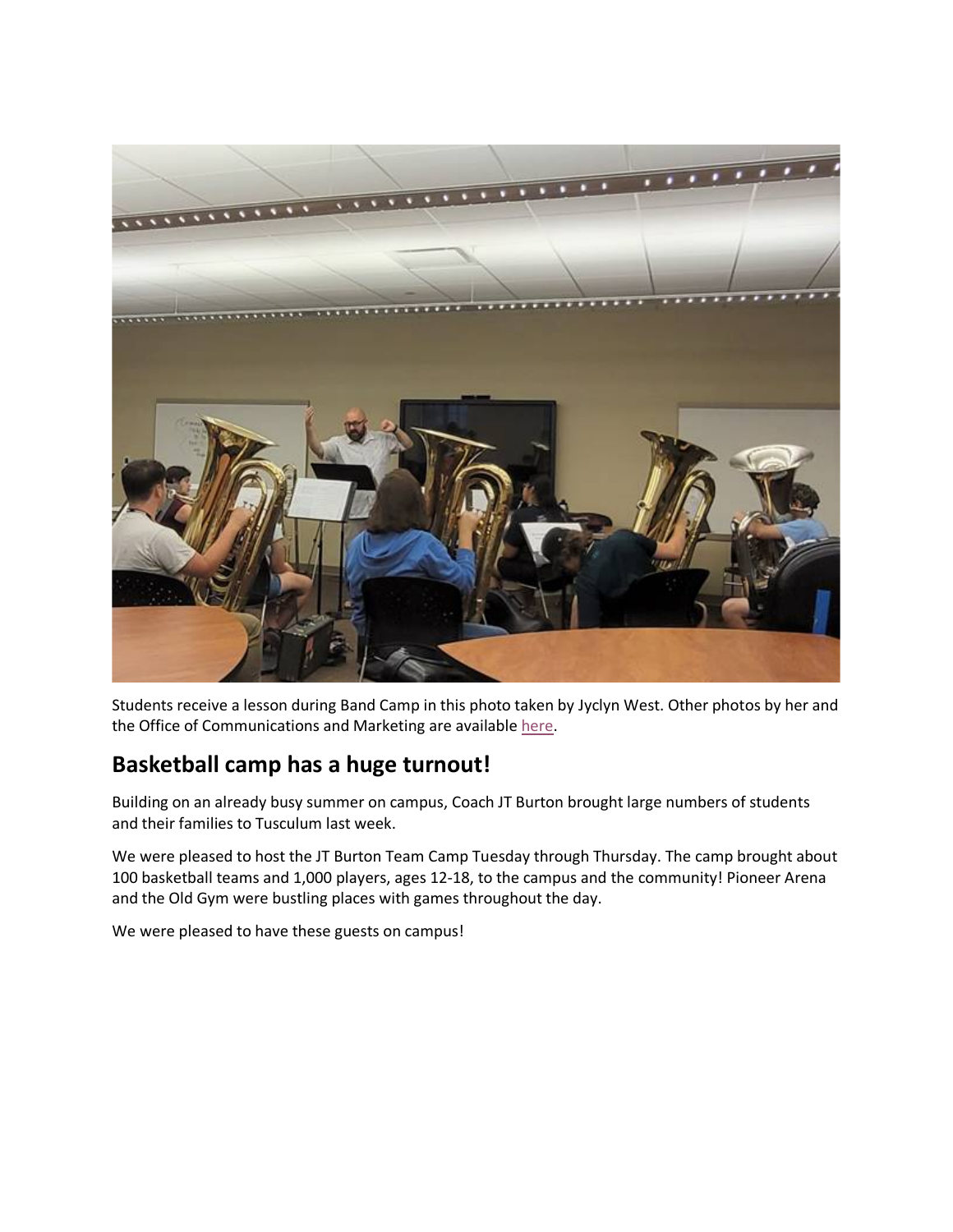

Here are a couple of the teams in action at the camp. Others are available here. Photos by the Office of Communications and Marketing

#### **Congratulations to a former Pioneer who wins golf tournament**

Former Tusculum University All-American Brad Hawkins won the 2022 Tennessee State Open Golf Championship on Thursday, June 9, held in Chattanooga.

The Tusculum sports hall of famer won the title by one shot with a 54-hole score of -12. He was one of 145 golfers in the tournament.

The 2016 Tusculum graduate played two seasons with the Pioneers and was a two-time All-South Atlantic Conference first team selection. During his senior season, he was the South Atlantic Conference Men's Golfer of the Year.

You can read more in this news release.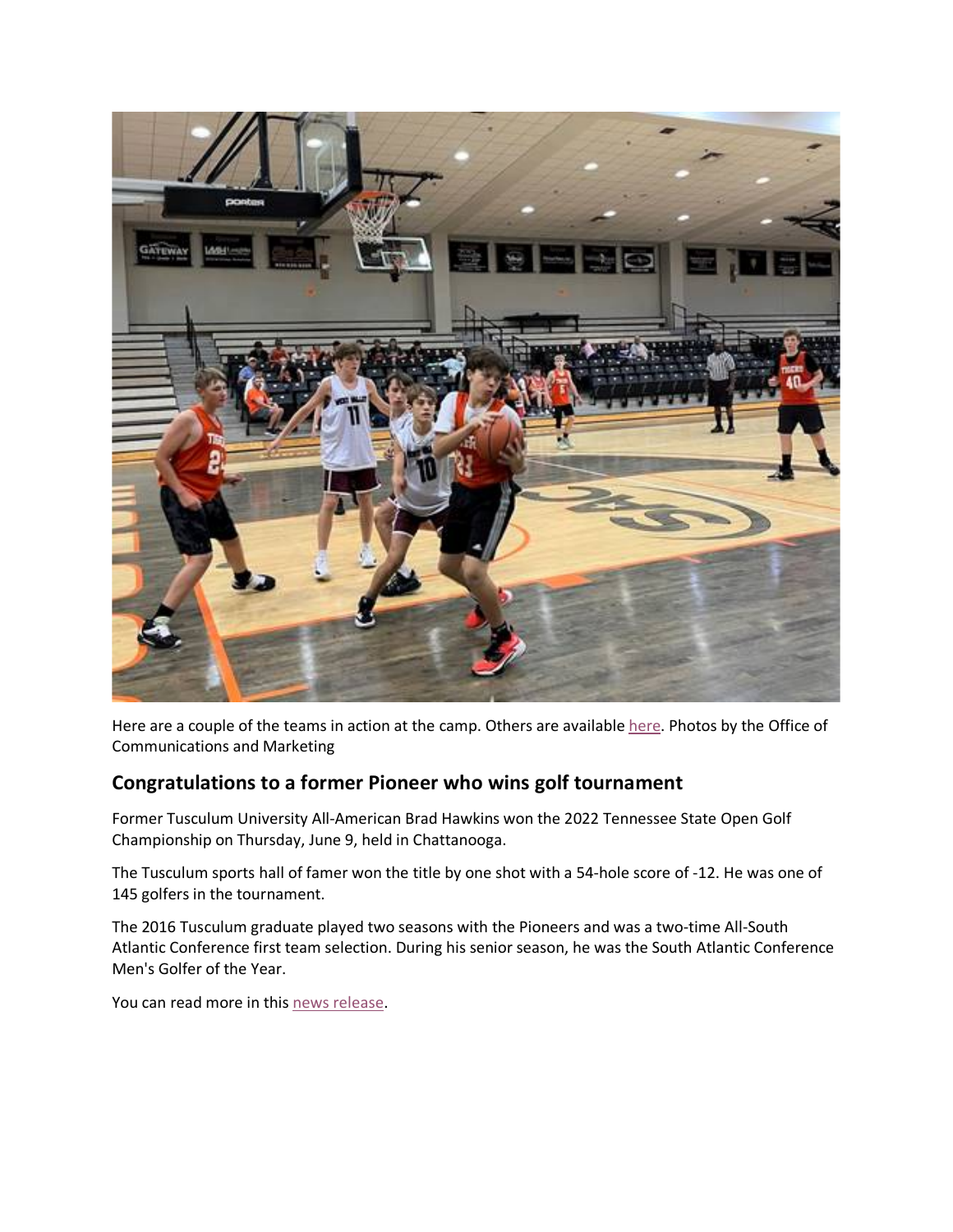

Brad Hawkins holds his tournament-winning trophy. Photo from the Office of Athletic Communications

#### **Alumnus featured, student on the cover in local magazine**

Keddrain Bowen, a 2003 Tusculum graduate, was featured in the June edition of The Business Journal of Tri-Cities Tennessee/Virginia.

The story references his time at Tusculum and his operation of Fanatics 101 sports apparel items stores in Johnson City and Asheville, North Carolina. The article also discusses the book he recently wrote, "The Dream is Free." He was part of Authors' Row at the Old Oak Festival in April.

In addition to Bowen, current student Haley Gibson appeared on the front cover and in three other photos in the magazine along with students from other higher education institutions in Northeast Tennessee and Southwest Virginia, where the magazine circulates. Every June, the magazine focuses on higher education.

You can access the magazine here.

#### **Late summer term starts next Monday; register now for big savings!**

Last chance! Students should take advantage of the large financial benefit by registering for the late summer term, which runs from June 27-Aug. 12.

Students can save \$418 per credit hour – 53 percent – for undergraduate courses compared to the fall and spring semesters by taking summer courses! The cost for these courses is just \$365 per credit hour.

Federal financial aid is available to students to cover their tuition costs, too!

The link to the portal is https://portal.tusculum.edu/CMCportal/. The students' login is their Tusculum lab account. This is the same username and password utilized for Canvas.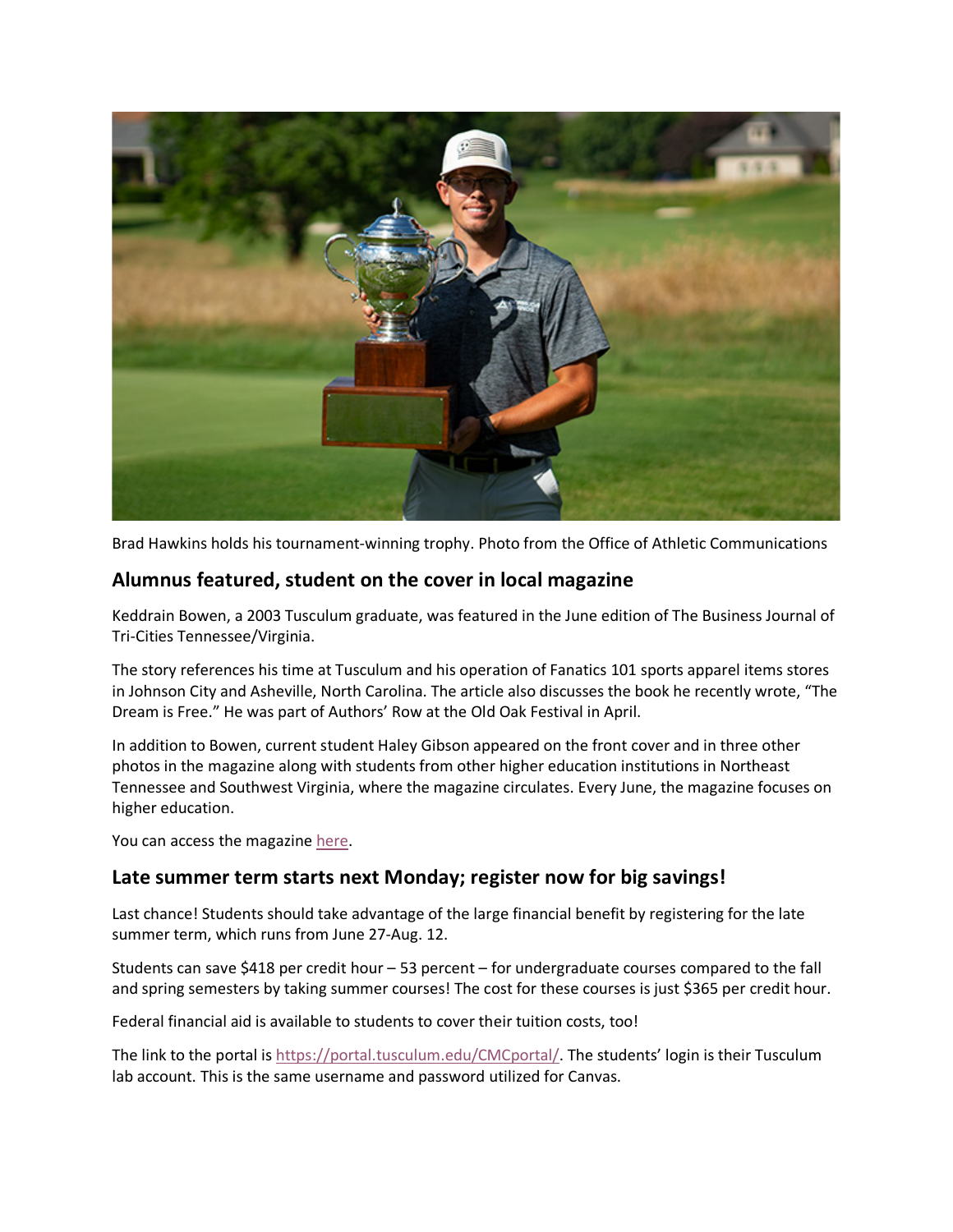Students should check with the Tusculum financial aid team and their advisor. Students cannot register for the summer terms if they have a business hold or have not met with their advisor.



#### **Register now for fall courses!**

Students who have not completed registration for fall classes should take care of that task as soon as possible. They can review courses available during the fall semester by visiting the portal.

It is important for students to remember:

- They must meet with their advisor before they can choose their courses.
- They must not have a business office hold on their student account because they will not be able to register for courses until they resolve it.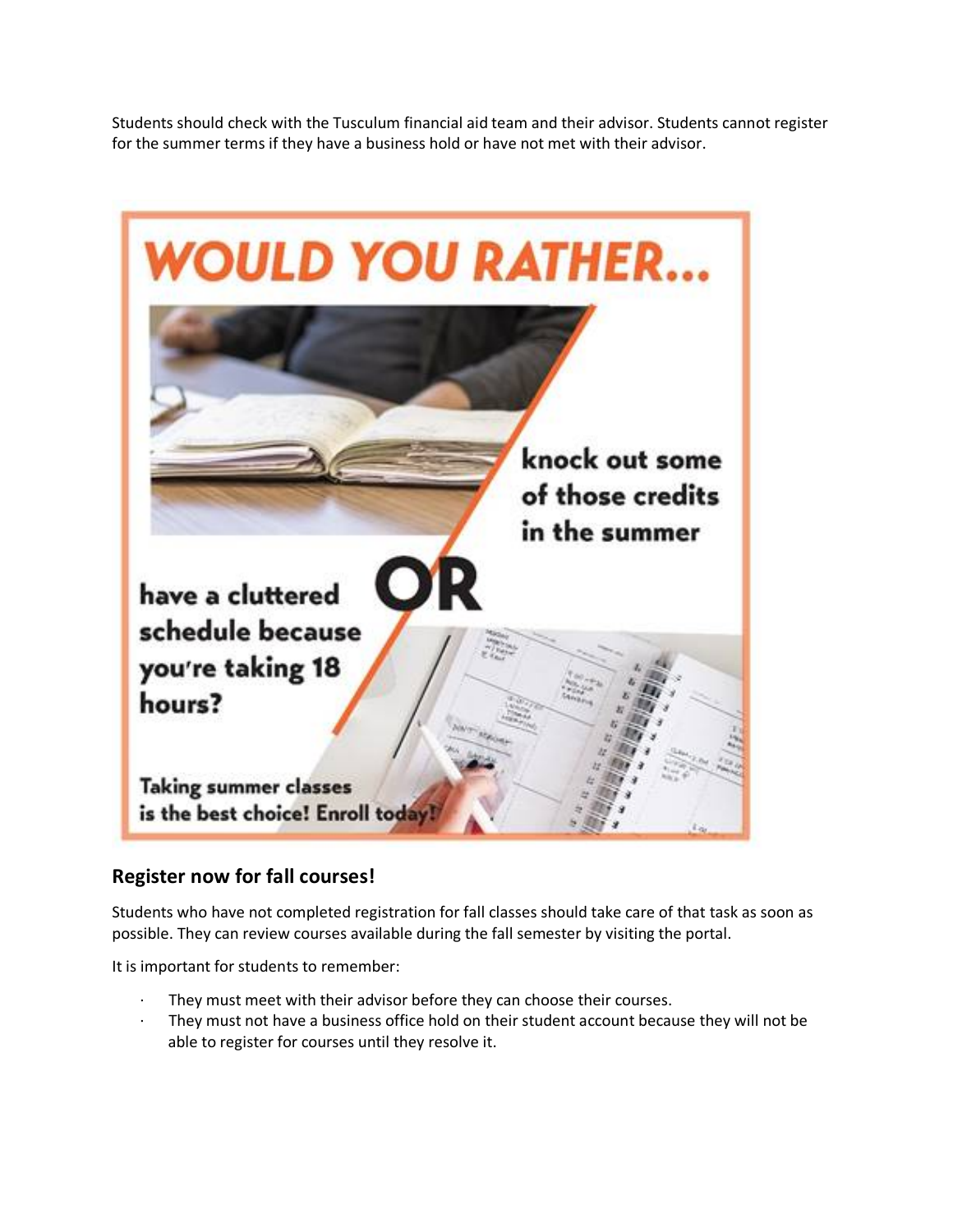

#### **Sign up for housing for the fall semester!**

Students preparing for the fall semester should take a few moments to sign up for housing.

The application is available at https://my.tusculum.edu/forms/housing-lottery-form/.

Here are a few important reminders about housing registration:

- · Students will not be able to participate in the housing lottery if they have not registered for courses to be held in the fall.
- Students need to complete a housing application on their Anthology accounts.
- Students who have a business office hold can submit their housing application, but it will not be processed until they register for classes for the fall.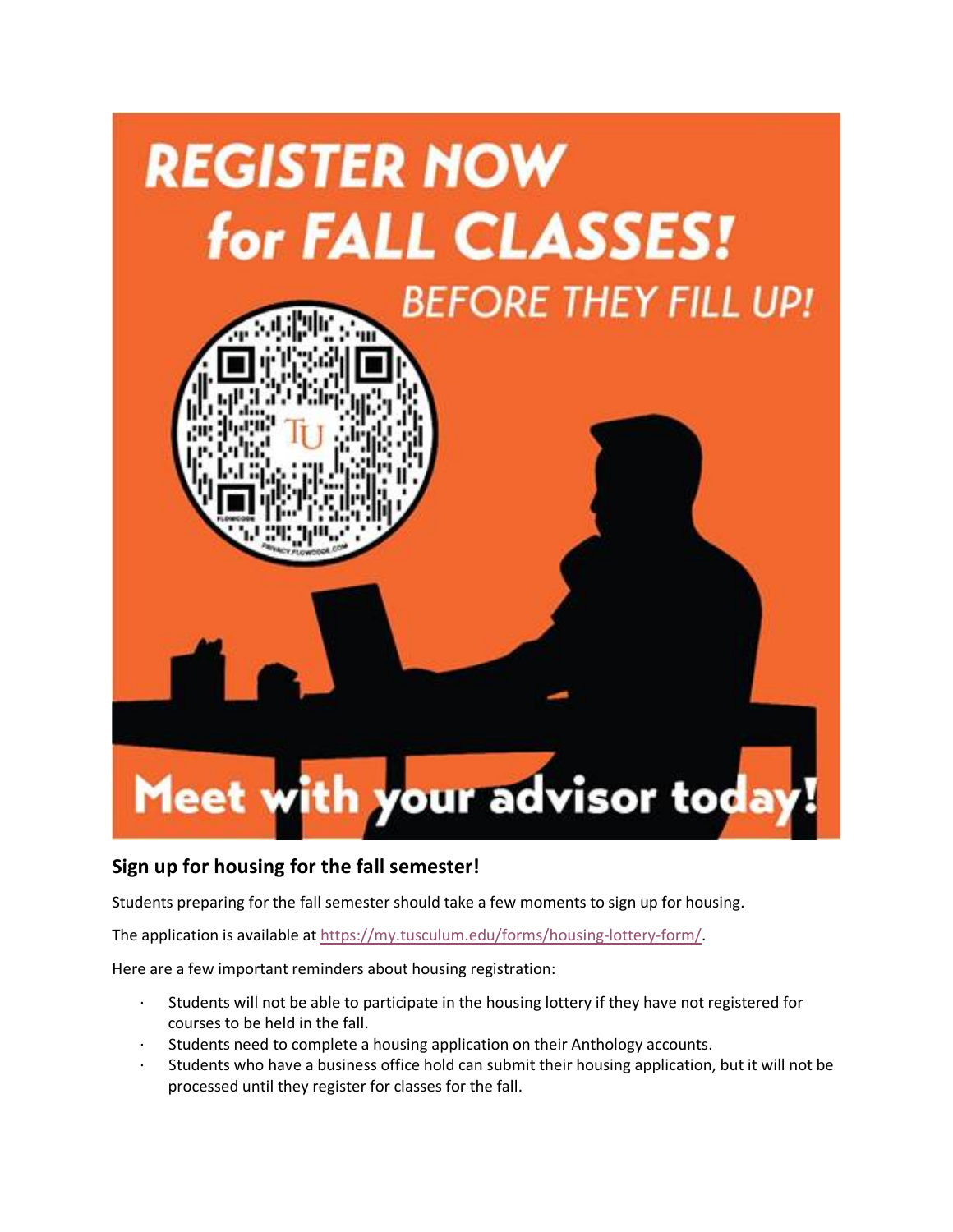

#### **Updated financial forms now on the website**

Eight updated forms and one handbook have been added to the finance documents and forms page of the Tusculum website.

They are:

- · Capital budget request form
- · Deposit form
- · Employee request for expense reimbursement form
- · Petty cash request form
- · Request for disposal of university property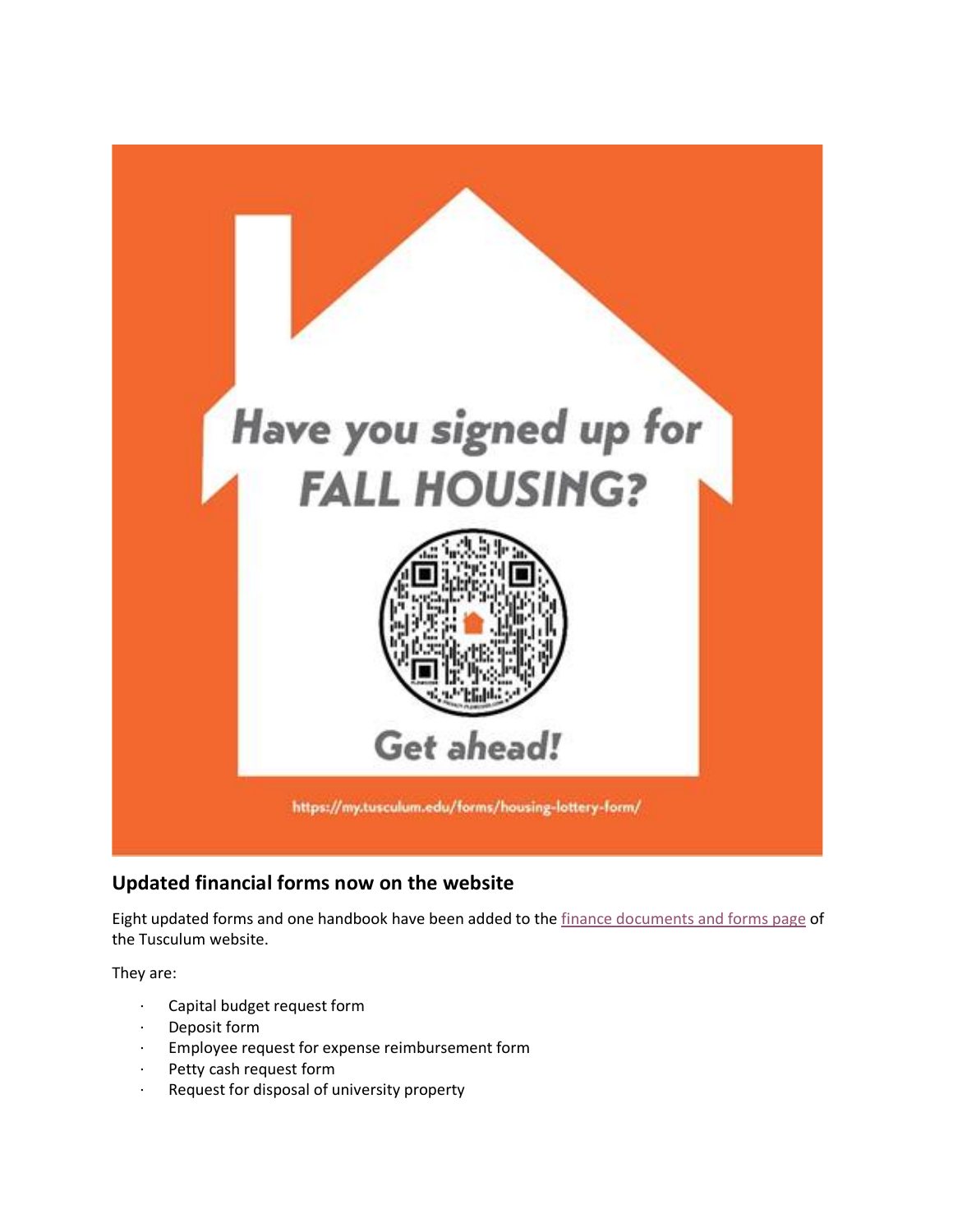- · Request for payment form
- · Vehicle mileage form
- · W-9 form
- Financial procedures handbook

Please use these items moving forward.

#### **Reminders**

- Join us in the living room of the Scott M. Niswonger Commons at 1 p.m. Wednesday, July 20, as we recognize retirees Jane Brown, Deborah Gietema, Jennifer Hollowell, Dr. Lisa Johnson and Teresa Smith. We will have cake, punch and plenty of opportunity for fellowship. All faculty and staff members are invited.
- · Faculty and staff members are eligible to receive free tickets for Greeneville Flyboys home games at Pioneer Park this year. Anyone who is interested should submit a request to tuwork@tusculum.eduno later than noon on a game day or by noon on Friday for weekend games. Employees are eligible to reserve as many as four tickets while supplies last. If the university has not issued its total allotment of tickets as of the noon deadline, an employee can obtain additional ones.
- If you are holding an event on campus, we need to be sure Tusculum family members are aware. One way is to submit a branding request to the Office of Communications and Marketing, which will post the event to the calendar on the Tusculum website. Another is for employees to work with the person designated in their office or department who has the ability to post items on the Events and Planning Calendar on Outlook. Access to items on that calendar is available to all employees.

#### **Events and activities**

#### **All Tusculum family members**

Tuesday, June 21, 6 p.m., Meen Center lecture hall and Zoom (https://tusculum.zoom.us/j/83145285352);**Appalachian Environmental Studies summer lecture series**

Wednesday, June 22, 6 p.m., Meen Center lecture hall; **"Sketches of East Tennessee History" lecture "'The Rail-splitter and the Tailor': Efforts to Bind Andrew Johnson's Legacy to Lincoln in the Early-20th Century"**

Thursday, June 23; Tuesday, June 28; and Thursday, June 30, 7 p.m., Chalmers Conference Center; **REFIT fitness class**

Thursday, June 30, 6 p.m. Meen Center lecture hall; **"Sketches of East Tennessee History" lecture "Exploring Shaver: ETHC Collection and Beyond"**

#### **Community**

Saturday, June 25, and Saturday, July 2, 9 a.m., Doak House Museum; **Greeneville Farmers Market**

#### **Faculty and staff birthdays**

- · Wednesday, June 22 Matthew Harrison
- · Friday, June 24 Shayne Cowden
- · Sunday, June 26 Kristen Davenport